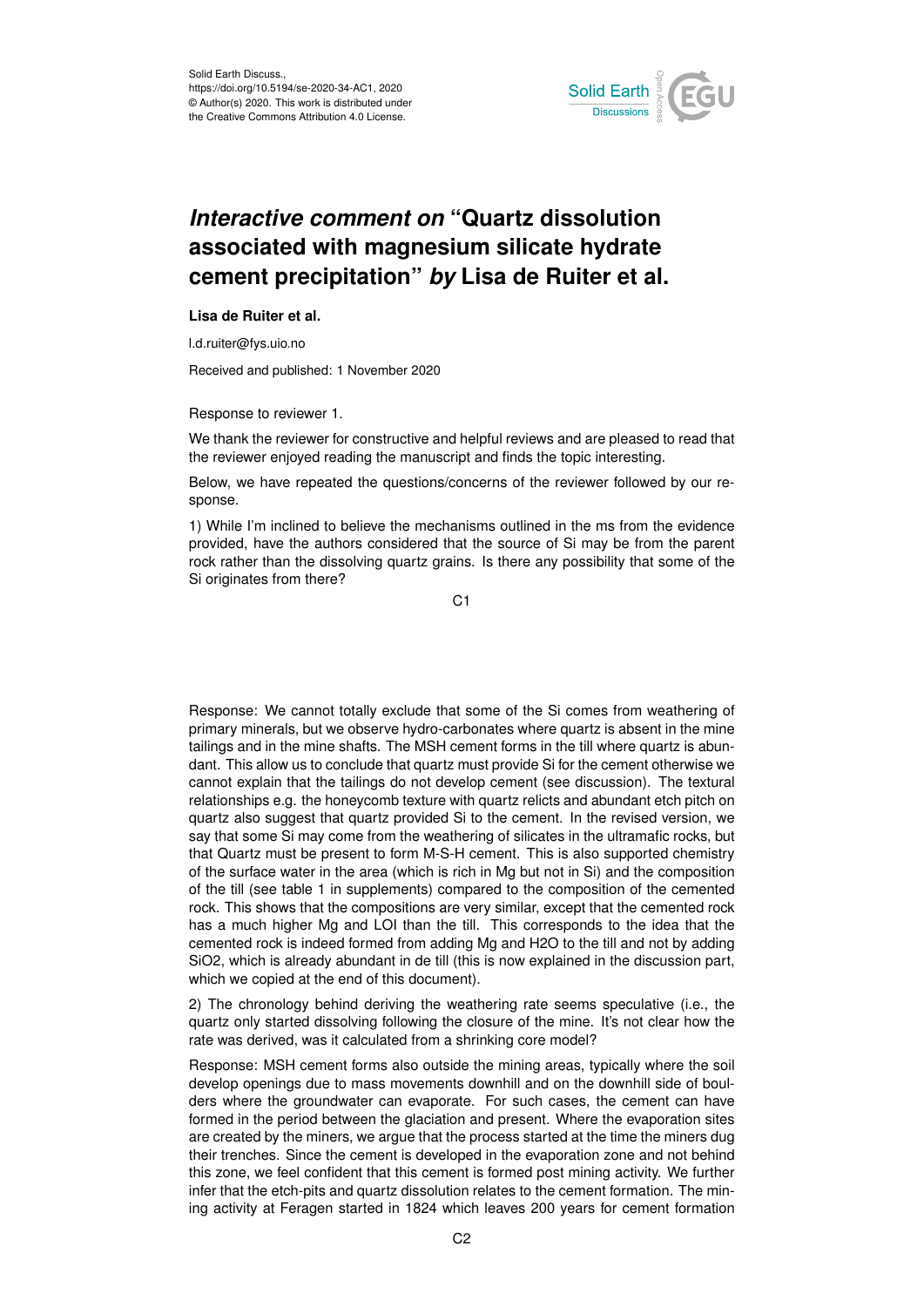and not 100 as argued in the earlier version. This has been changed throughout the manuscript and dissolution rates has been recalculated accordingly. The dissolution rate has been calculated using the dissolved radius (as observed from microstructures with SEM), the molar volume of quartz and time during which the dissolution has taken place, as explained above (see Lasage 1984 for the equation). It should be noted that using a timeframe of 100 or 200 years wouldn't change the order of magnitude.

3) The overall evolution of the ground is not well described. This can be improved in the 'geological setting' section. What is the source of the glacial till? When did the primary minerals weather (if they weathered post-glaciation, could they provide some of the Mg to the cements?). How does ground water flow into the till, and what is its chemical composition?

Response: Both reviewers ask for the source or the protolith of the glacial till. In order to answer this, we present geochemistry of the till and its nearby cemented rock/tillite and add a table in the appendix. The till has elevated SiO2 contents and no clear geochemical signature from the underlying peridotite. When comparing the chemistry of the till and cemented rock it can be observed that the MgO and LOI are higher in the cemented rock. This is in accordance with our model for cement formation. As pointed out in earlier papers from this area, brucite is easily weathered and is absent in the weathering rind, leaving a Mg depleted and Si enriched residue. We thus feel confident that brucite is the main source of Mg, but we cannot exclude that some Mg is derived from silicates. The chemistry of the groundwater has been reported by Beinlich & Austrheim (2012) and shows a relatively high concentration of Mg and a high pH. This corresponds to the idea that brucite weathering is an ongoing process, providing most of the Mg for the cementation process. Fig 1c is an attempt to explain the groundwater flow and we can add to that that the cement forms where the groundwater is able to evaportate. This occurs where soil movement creates cracks and in small puddles next to boulders as also explained in De Ruiter & Austrheim 2018.

4) In similar environments, when Mg-OH ground waters contact the atmosphere, the

C3

formation of Mg-carbonatets are typically observed (see mine tailings e.g., Turvey et al., 2018 International Journal of Greenhouse Gas Control V79, or the classic O'Neil and Barnes 1971 GCA). Is it not strange that Mg-carbonates were not observed here? Especially if evaporation was your primary mechanism for driving precipitation.

Response: The tailings from the Cr-mines are carbonated with hydro-carbonates (nesquehonite, dypingite and landsfordite). The carbonation starts 5-10 cm below the surface. Hydro-carbonates also coats the walls of the mine shafts as described by Beinlich and Austrheim 2012. We have added on the occurrence of hydrocarbonates in the geological setting. In the till where quartz is the dominant mineral carbonates are missing and msh cement is formed. This must mean that the presence quartz prevents the formation of hydro carbonates. Although he reason for this is unclear, it has significant consequences. The Si in the MSH cannot be derived solely from the weathering of primary silicates (see question 1 above). The presence of quartz will also prevent CO2 sequestration as discussed under application (section 5.5).

5) Section 5.5., regarding the applicability of the results need substantial expansion. How could M-S-H cements be used and how does this information in the ms held constrain this use? What is the long-term fate of M-S-H (e.g., potential for carbonation or weathering?).

Response: We have added on the role of H-M-S in CO2 storage with reference to Ninomiya et al. 2007 and Turvey et al 2018 and discussed our findings on this background as outlined under point 4 above.

We also addressed the specific comments in the text and have modified the text according to the suggestions. However, we lack answers to some of the questions. The question about mechano-chemical activation through deformation below the glacier is an interesting question we are working on, but at present we cannot say for sure how this influences the process. Glaciers leave shiny surfaces referred to as Blankenberg. To our knowledge, there has been no microstructural study of such surfaces. It would